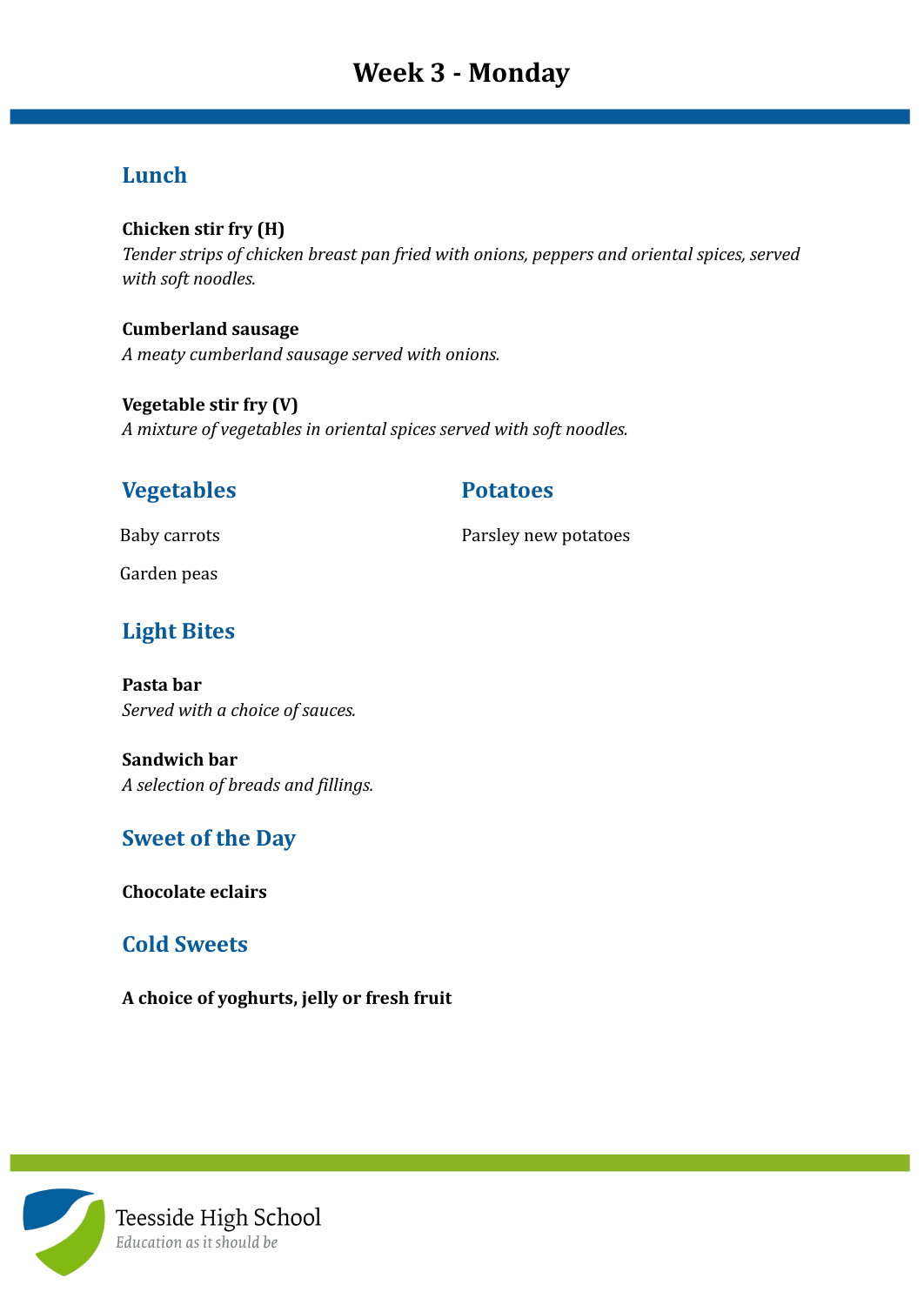# **Week 3 - Tuesday**

### **Lunch**

**Jumbo fish fingers** *Crispy coated white fish fingers.*

**Assorted meat pizzas** *A selection of meat topped pizzas.*

**Vegetarian pizza (V) (H)** *A selection of vegetable topped pizzas.*

### **Vegetables Potatoes**

Baked beans **Rustic potato wedges** Rustic potato wedges

Sweetcorn

# **Light Bites**

**Jacket potatoes** *Served with a choice of fillings.*

**Sandwich bar** *A selection of breads and fillings.*

### **Sweet of the Day**

**Lemon drizzle cake**

### **Cold Sweets**

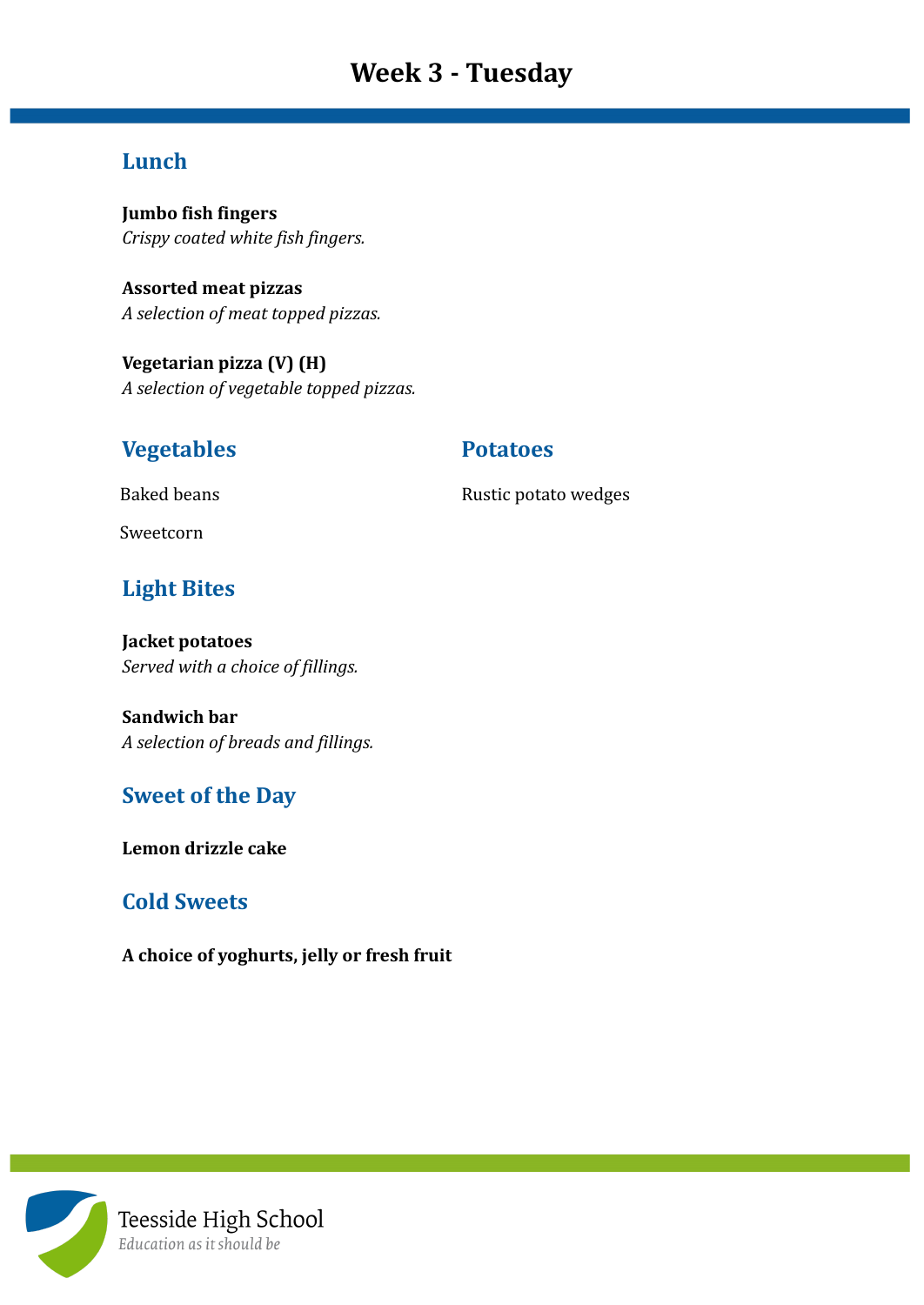### **Lunch**

### **Honey roast gammon**

*A gammon joint which has been coated in honey and brown sugar and baked, served with a Yorkshire pudding and apple sauce.*

### **Roasted vegetable pasta bake (V) (H)**

*A mixture of vegetables, in a tomato sauce mixed with penne pasta and topped with cheese and baked until golden.*

### **Vegetables Potatoes**

Baton carrots Roasted potatoes

Broccoli florets

## **Light Bites**

**Pasta bar** *Served with a choice of sauces.*

**Sandwich bar** *A selection of breads and fillings.*

### **Sweet of the Day**

**Syrup sponge with custard**

### **Cold Sweets**

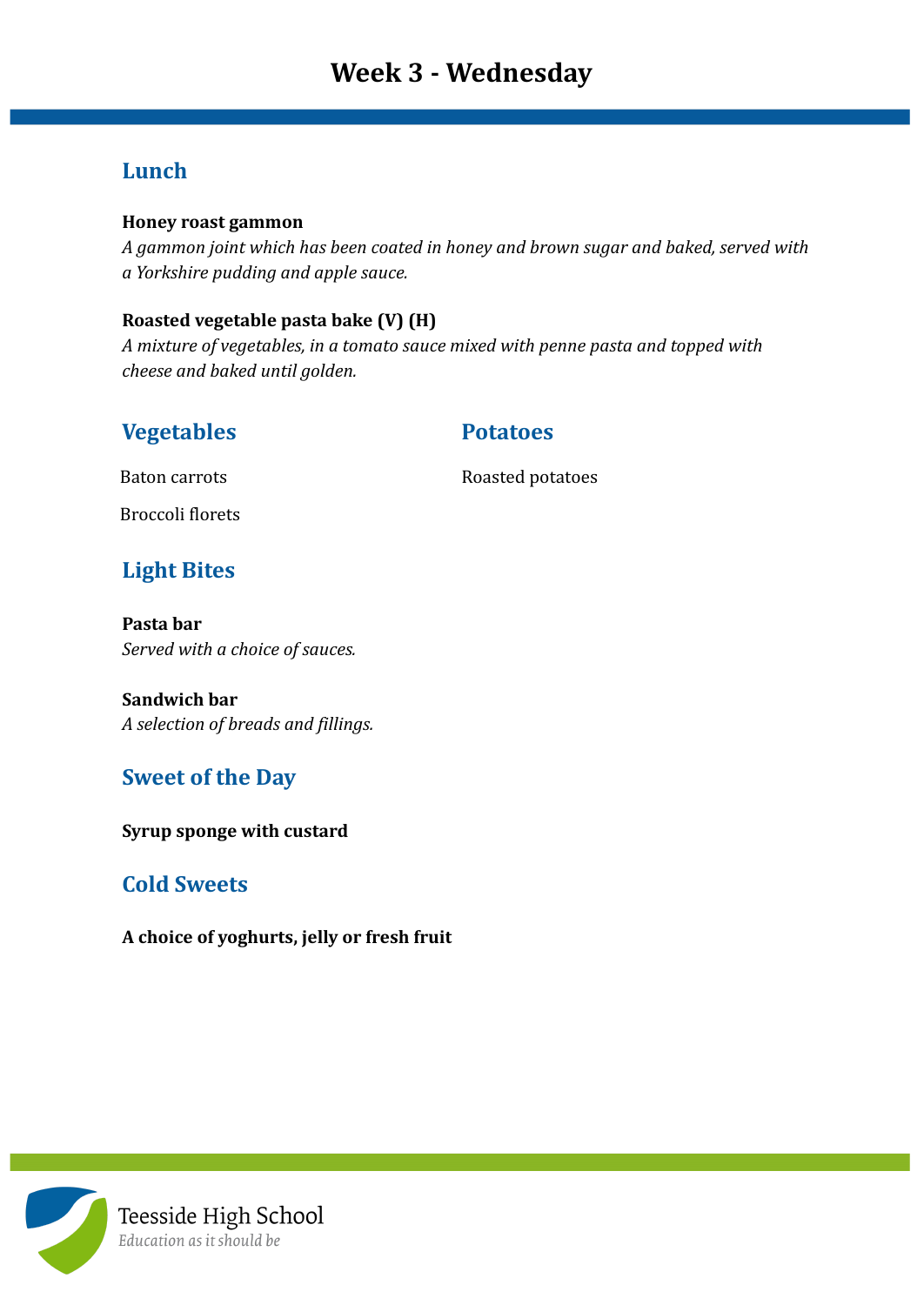# **Week 3 - Thursday**

## **Lunch**

**Italian meatballs (H)** *A classic Italian meal of beef meatballs in tomato sauce and served with pasta.*

**Bacon chop** *A chunky bacon chop served in a fried onion gravy.*

**Vegan meatballs (V)** *A classic Italian meal with a vegan twist.*

### **Vegetables Potatoes**

Sweetcorn **Paprika potatoes** 

Whole green beans

### **Light Bites**

**Jacket potatoes** *Served with a choice of fillings.*

**Sandwich bar** A selection of breads and fillings.

### **Sweet of the Day**

**Churros loops**

### **Cold Sweets**